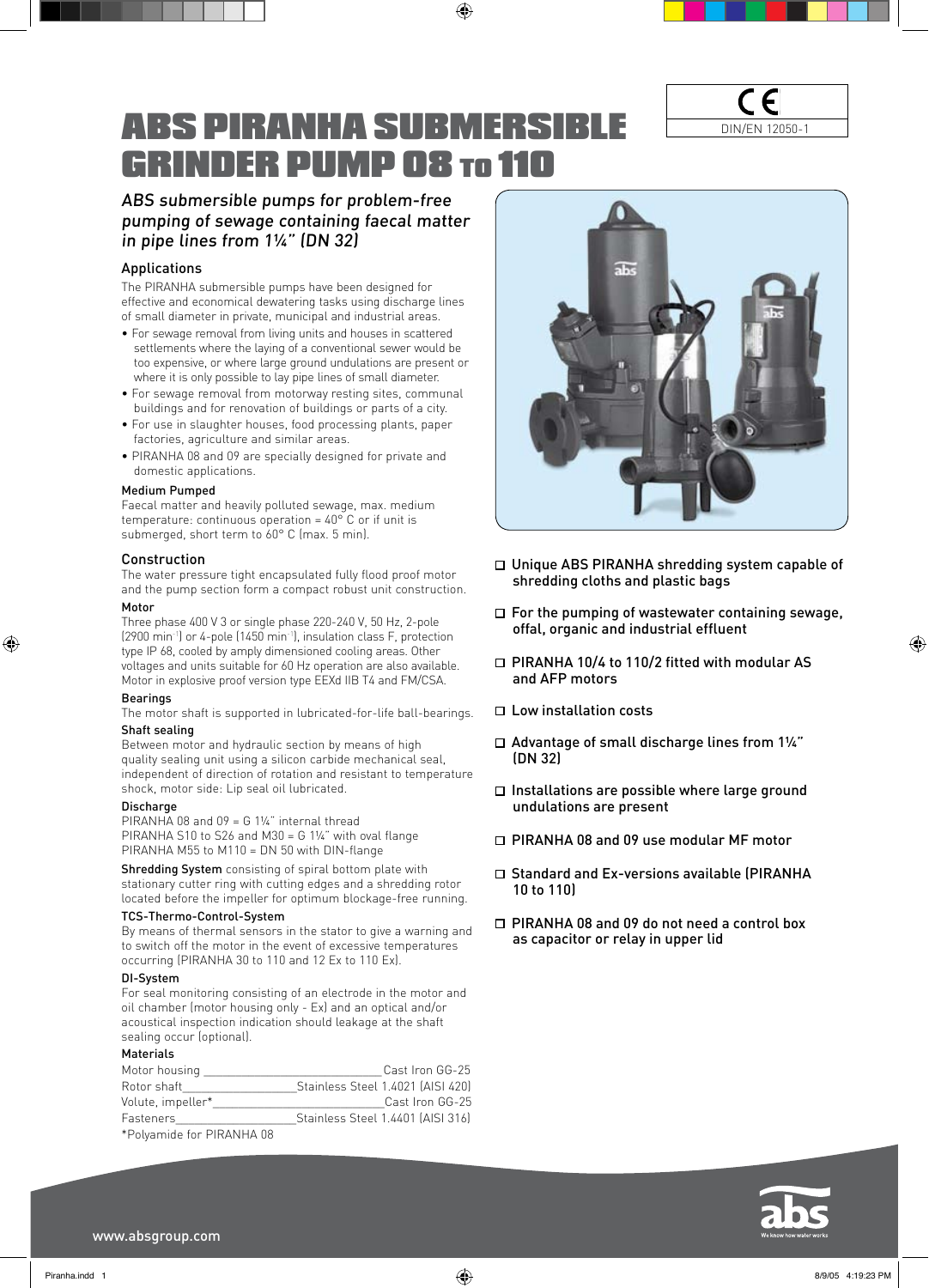# ABS PIRANHA SUBMERSIBLE GRINDER PUMP 08 to 110

# Technical Data

| <b>Type</b>                                                                                                                                                                                                                                                                                                                                  |     | <b>Discharge</b> |               |              | Motor power* | Speed<br>at | Rated<br>voltage        | Rated<br>current type** | Cable            |                  | Weight*** |
|----------------------------------------------------------------------------------------------------------------------------------------------------------------------------------------------------------------------------------------------------------------------------------------------------------------------------------------------|-----|------------------|---------------|--------------|--------------|-------------|-------------------------|-------------------------|------------------|------------------|-----------|
|                                                                                                                                                                                                                                                                                                                                              |     | Internal         |               | $P_{1}$      | $P_{2}$      | 50 Hz       |                         |                         |                  |                  |           |
| <b>Std. and Ex Version</b>                                                                                                                                                                                                                                                                                                                   | KS. | thread           | <b>DN</b>     | kW           | kW           | $min^{-1}$  | ٧                       | A                       | std              | ex               | kg        |
| PIRANHA 08 W (no ex version)                                                                                                                                                                                                                                                                                                                 | П   | G 11/4"          | 32            | 1.4          | 1.0          | 2900        | 220-240~ single phase   | 6.4                     | [4]              | $\equiv$         | 18        |
| PIRANHA 08 D Ino ex versionl                                                                                                                                                                                                                                                                                                                 | п   | G 11/4"          | 32            | $1.34$ $1.0$ |              | 2900        | 400 three phase         | 2.7                     | (5)              | $\equiv$         | 18        |
| PIRANHA 09 W Ino ex version]                                                                                                                                                                                                                                                                                                                 | п   | $G1\frac{1}{4}$  | 32            | 2.6          | 1.8          | 2900        | $220-240-$ single phase | 11.6                    | (4)              | $\equiv$         | 23        |
| PIRANHA 09 D (no ex version)                                                                                                                                                                                                                                                                                                                 | П   | G 11/4"          | 32            | 2.6          | 2.0          | 2900        | 400 three phase         | 4.6                     | (5)              | $\equiv$         | 23        |
| PIRANHA S10/4 W****                                                                                                                                                                                                                                                                                                                          | П   | G 11/4"          | 32            | 1.7          | 1.0          | 1450        | $220-240-$ single phase | 7.5                     | (1)              | [2]              | 32        |
| PIRANHA S12/2 W****                                                                                                                                                                                                                                                                                                                          | П   | G 11/4"          | 32            | 1.8          | 1.2          | 2900        | 220-240~ single phase   | 8.2                     | (1)              | [2]              | 32        |
| PIRANHA S12/2 D                                                                                                                                                                                                                                                                                                                              | П   | G 11/4"          | 32            | 1.7          | 1.2          | 2900        | 400 three phase         | 3.3                     | (1)              | [2]              | 32        |
| PIRANHA S13/4 D                                                                                                                                                                                                                                                                                                                              | п   | G 11/4"          | 32            | 1.9          | 1.3          | 1450        | 400 three phase         | 3.6                     | (1)              | [2]              | 32        |
| PIRANHA S17/2 W****                                                                                                                                                                                                                                                                                                                          | П   | G 11/4"          | 32            | 7.4          | 1.7          | 2900        | $220-240-$ single phase | 10.6                    | (1)              | [2]              | 32        |
| PIRANHA S17/2 D                                                                                                                                                                                                                                                                                                                              | П   | G 11/4"          | 32            | 2.3          | 1.7          | 2900        | 400 three phase         | 4.0                     | (1)              | [2]              | 32        |
| PIRANHA S21/2 D                                                                                                                                                                                                                                                                                                                              | п   | G 11/4"          | 32            | 2.8          | 2.1          | 2900        | 400 three phase         | 4.6                     | (1)              | [2]              | 37        |
| PIRANHA S26/2 D                                                                                                                                                                                                                                                                                                                              | П   | G 11/4"          | 32            | 3.4          | 2.6          | 2900        | 400 three phase         | 5.6                     | (1)              | [2]              | 40        |
| PIRANHA M30/2 D                                                                                                                                                                                                                                                                                                                              | П   | G 11/4"          | 32            | 3.7          | 3.0          | 2900        | 400 three phase         | 6.2                     | [2]              | [2]              | 53        |
| PIRANHA M55/2 D                                                                                                                                                                                                                                                                                                                              |     |                  | 50 DIN-Flange | 6.5          | 5.5          | 2900        | 400 three phase         | 10.4                    | $\left[3\right]$ | $\left[3\right]$ | 76        |
| PIRANHA M70/2 D                                                                                                                                                                                                                                                                                                                              |     |                  | 50 DIN-Flange | 8.3          | 7.0          | 2900        | 400 three phase         | 13.6                    | $\left[3\right]$ | $\left[3\right]$ | 77        |
| PIRANHA M85/2 D                                                                                                                                                                                                                                                                                                                              |     |                  | 50 DIN-Flange | 10.1 8.5     |              | 2900        | 400 three phase         | 17.2                    | $[3]$            | [3]              | 78        |
| PIRANHA M110/2 D                                                                                                                                                                                                                                                                                                                             |     |                  | 50 DIN-Flange |              | 13.3 11.0    | 2900        | 400 three phase         | 21.1                    | $[3]$            | [3]              | 80        |
| ***<br>Weight with 10 m of cable<br>${}^*P_1$ = Power taken from the mains;<br>$P2$ = Power at the motor shaft<br>**<br>****<br>Special rubber compound cable with free cable ends:<br>Start & run capacitor required in addition unless<br>$(1)$ 4G1.5; $(2)$ 7G1.5; $(3)$ 10G1.5; $(4)$ 3G1.0; $(5)$ 4G1.0<br>purchased with control panel |     |                  |               |              |              |             |                         |                         |                  |                  |           |

 $\bigoplus$ 

## Performance Curves 50 Hz

 $\bigoplus$ 



Performance curves for 60 Hz are available on request.



⊕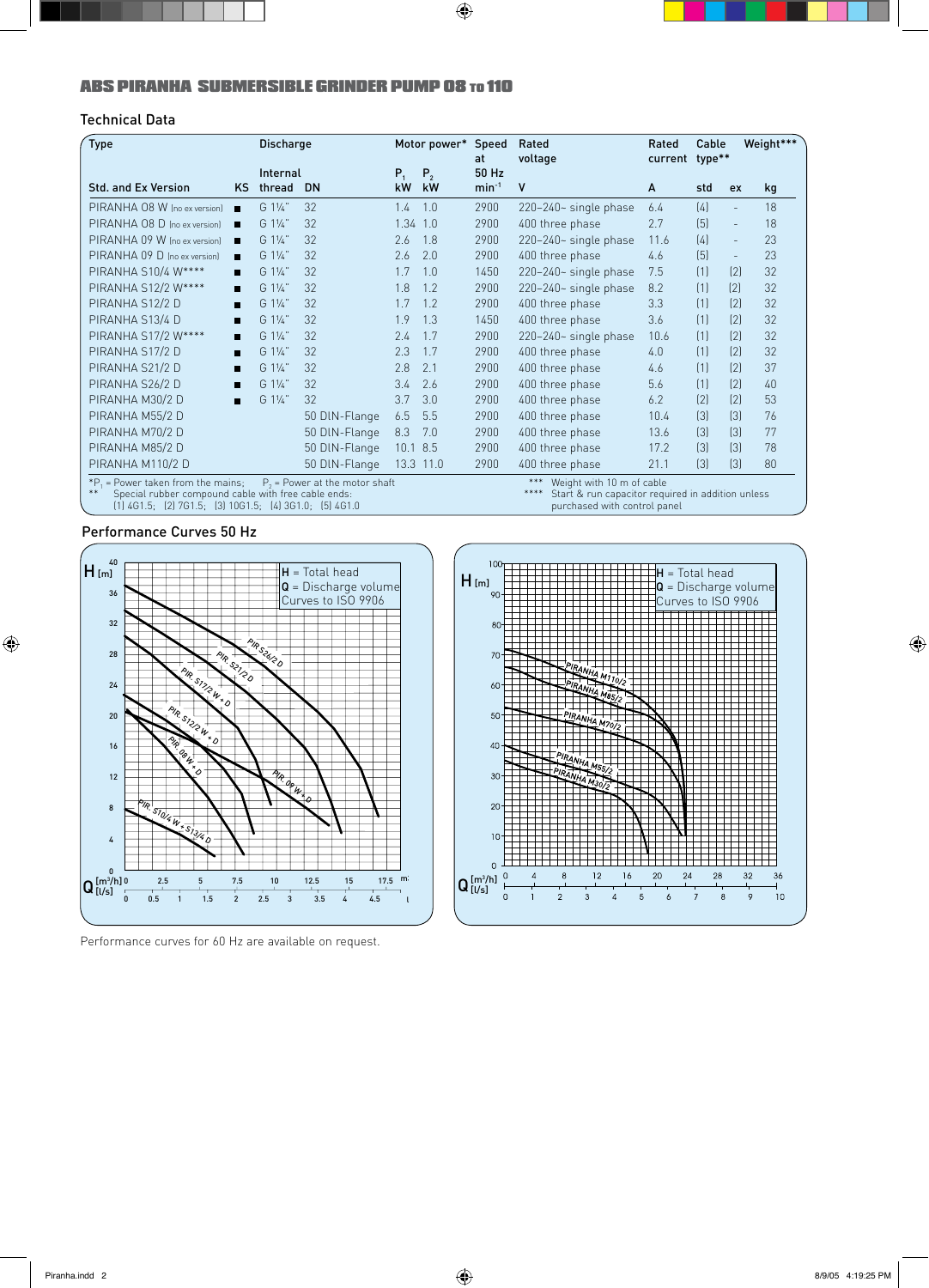

 $\bigoplus$ 

ABS PIRANHA SUBMERSIBLE GRINDER PUMP 08 to 110

# Dimensions and Installation Examples (with pedestal)

 $\bigoplus$ 

 $\bigoplus$